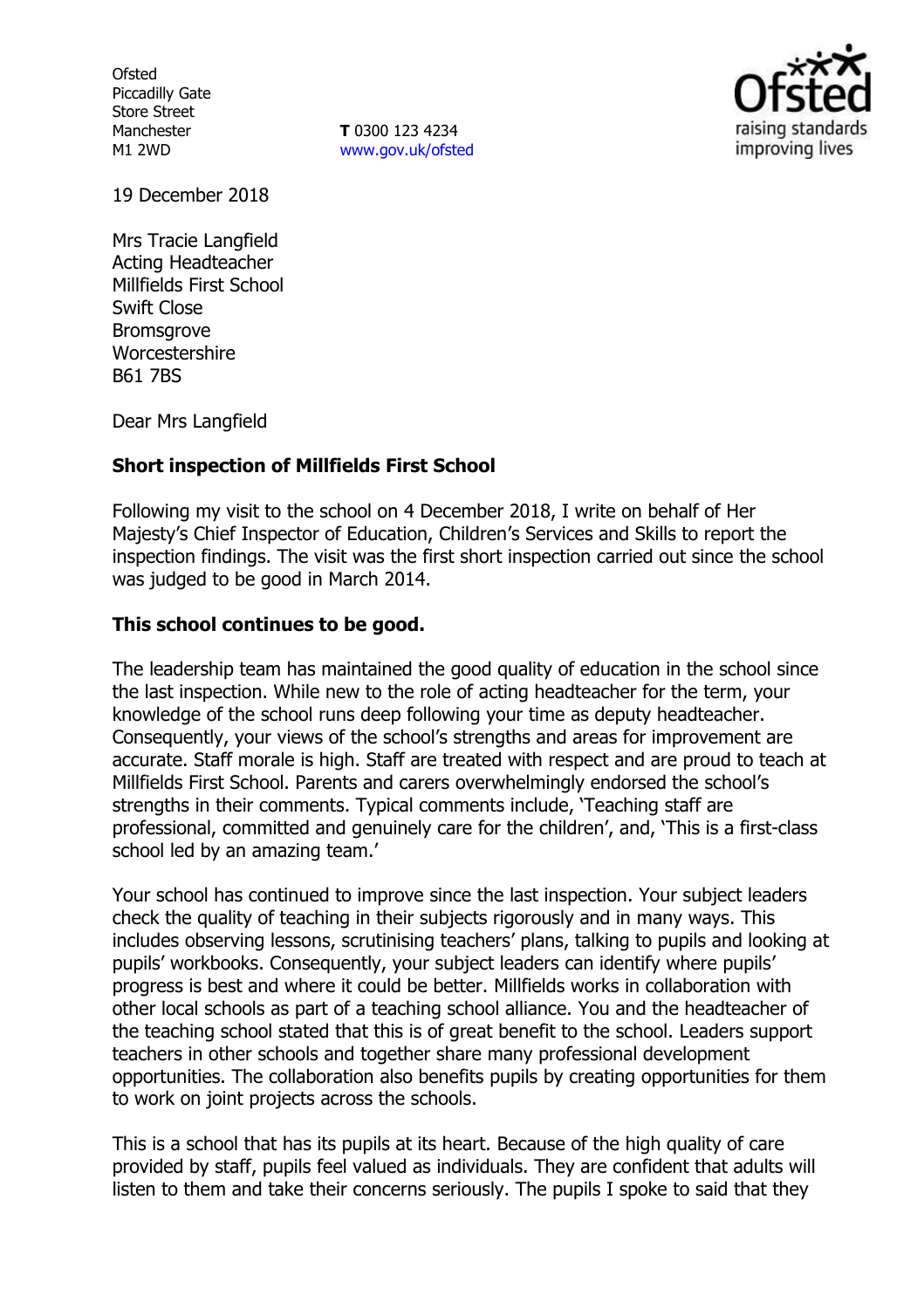

enjoy coming to school and that lessons are interesting. Pupils talk enthusiastically about the wide range of trips, events and visitors to the school. Your aim is to develop the 'whole child' through an ethos of high expectations, for both learning and behaviour. Pupils are taught, for example, to cooperate as part of a team and to be a good communicator. They are eloquent and talk with passion about their learning. Pupils' manners are exceptional. Throughout the day, pupils are polite and courteous to adults and their peers.

Pupils attain well in a range of subjects across the curriculum. Over the last three years, outcomes for pupils have improved. In 2018, pupils attained above national averages in reading, writing and mathematics at the end of key stage 1. Your plans include a clear focus to sustain and build on these achievements. You have identified the importance of broadening pupils' vocabulary, so that they can draw upon and accurately use a wider range of words. You recognise that pupils make mistakes in their spellings and that pupils across the school do not yet have a deep enough understanding of mathematical knowledge.

At the last inspection, leaders were asked to develop more opportunities for pupils to have a bigger say in their learning. Once a week, 'Friendly Friday' takes place in the afternoon. Pupils sign up for a range of activities, chosen by the pupils through the school council. Activities include cooking, cycling, arts and crafts, sports, training to become a play leader or digital leader, and learning simple canoeing skills called bell boating. Pupils work in groups, with older pupils helping and supporting younger ones. You have also introduced a change in the homework policy. Pupils now have a home learning activity where they can make a choice of what they want to find out about. This is as well as the regular homework of reading, mathematics and learning spellings and multiplication tables.

Governors have an accurate understanding of the school's strengths and areas for improvement. They provide challenge and support for leaders through their link role and through the questions they ask about information they receive on pupils' attainment and progress. They challenge leaders about the use of additional funding for disadvantaged pupils, so that gaps between their progress and that of other pupils nationally continue to diminish. Governors understand their safeguarding responsibilities and undertake training to ensure that they meet their statutory duties.

# **Safeguarding is effective.**

The leadership team has ensured that all safeguarding arrangements are fit for purpose. You, your staff and governors ensure that pupils' safety and welfare are given high priority throughout the school. All staff have been suitably trained in line with government guidance, so that they know what action to take should they be concerned that a pupil might be at risk from harm.

All the necessary recruitment checks are carried out before adults can work in school and comprehensive safeguarding training is completed by all staff. Record keeping is meticulous. Safeguarding processes are reviewed by governors, who work effectively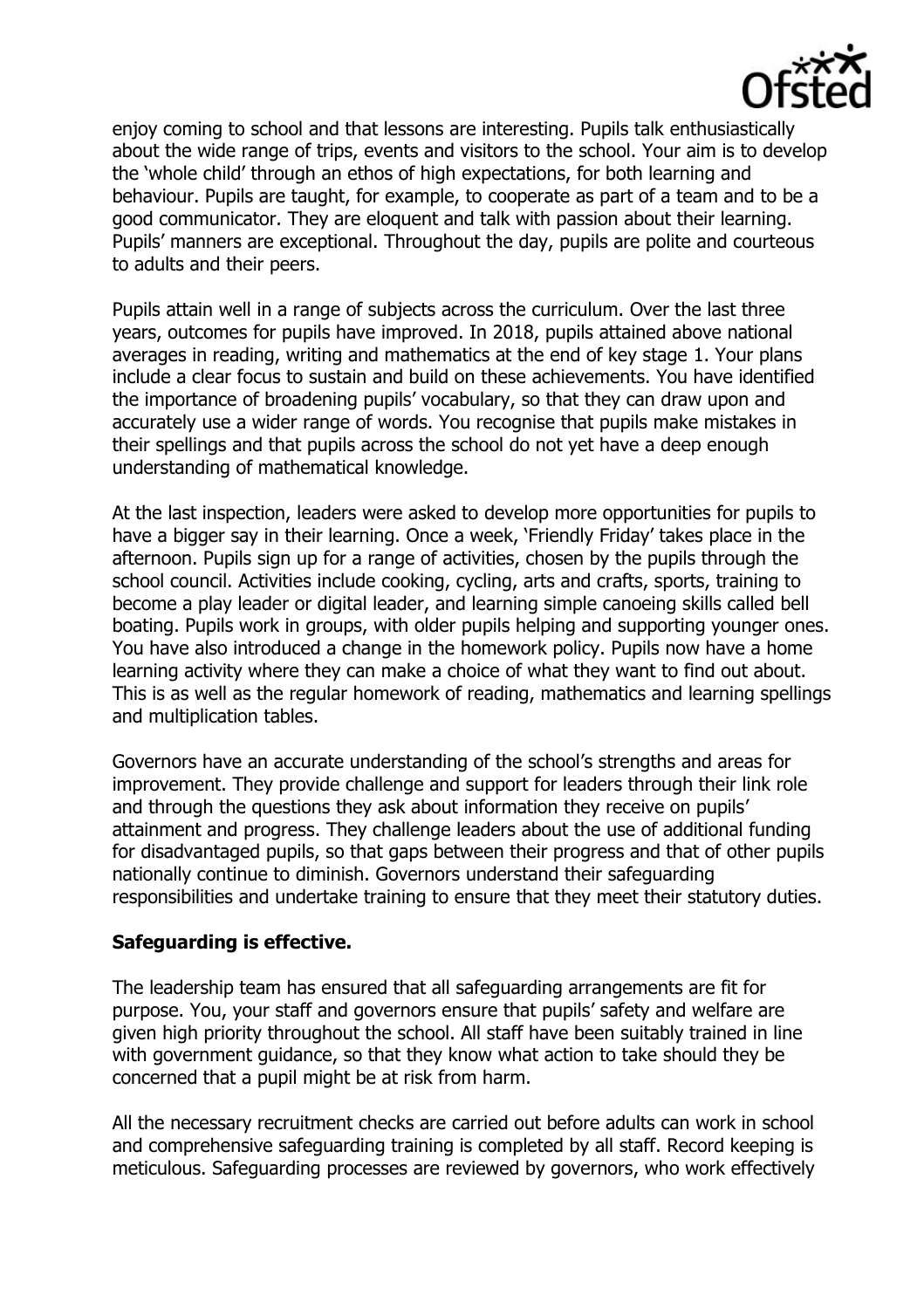

with school leaders to ensure that the school's systems and procedures keep pupils safe.

All staff who completed the Ofsted survey felt that pupils are safe at school. Pupils told me about their online safety lessons. Key information about online safety is also shared with parents and carers. There is a range of welfare support available for pupils and families who require additional help. This support ensures that more vulnerable pupils are kept safe. When further help is needed, leaders act promptly, involve external agencies, and take the necessary steps to safeguard pupils.

# **Inspection findings**

- $\blacksquare$  In addition to evaluating the school's arrangements for safeguarding pupils, I looked at the progress made by disadvantaged pupils; the extent to which pupils in Years 3 and 4 build on the secure grounding they receive at key stage 1; and the learning and progress of pupils with special educational needs and/or disabilities (SEND).
- The small number of disadvantaged pupils in most year groups means that the data must be treated with caution. Despite the good progress indicated by the data, you are not complacent. You have designed specific plans for these pupils. Every day, you put extra help in place to bridge gaps in learning and to improve key areas that impede progress. Support is also provided through after-school clubs, such as the Fun Club, which helps pupils with social and emotional needs. Teachers and leaders meet every half term to review the progress made by all pupils and identify any who need further help. They particularly focus on disadvantaged pupils. Staff work very closely with parents to keep plans under regular review. Disadvantaged pupils are well supported to help them overcome barriers to their learning and, as a result, they make good progress.
- As pupils move into key stage 2, they continue to build their skills and knowledge in reading, writing and mathematics and other subject areas. Teachers have high expectations for them. Leaders regularly check pupils' books to see that they are meeting the standards expected. Consequently, they also make good and better progress. Key stage 2 staff meet regularly with teachers in the middle schools to ensure that pupils are well prepared for the next stage in their education. Staff also meet with teachers from local schools to compare standards and check their judgements. Work in pupils' books shows that they have opportunities to write at length and use grammar and punctuation appropriately. Pupils take as much care with their writing in topics as they do in English. However, pupils throughout the school do not always spell as accurately as they should.
- The teaching of mathematics is lively and engaging and allows pupils to make at least good progress. Work in the books is well set out. Pupils say that they enjoy mathematics, and this is shown in their positive attitudes to the subject. Examples were seen where teachers asked pupils challenging questions that demanded that they explain their answers. However, this is not done consistently across the school. Not all pupils have enough opportunities to reason and deepen their understanding.